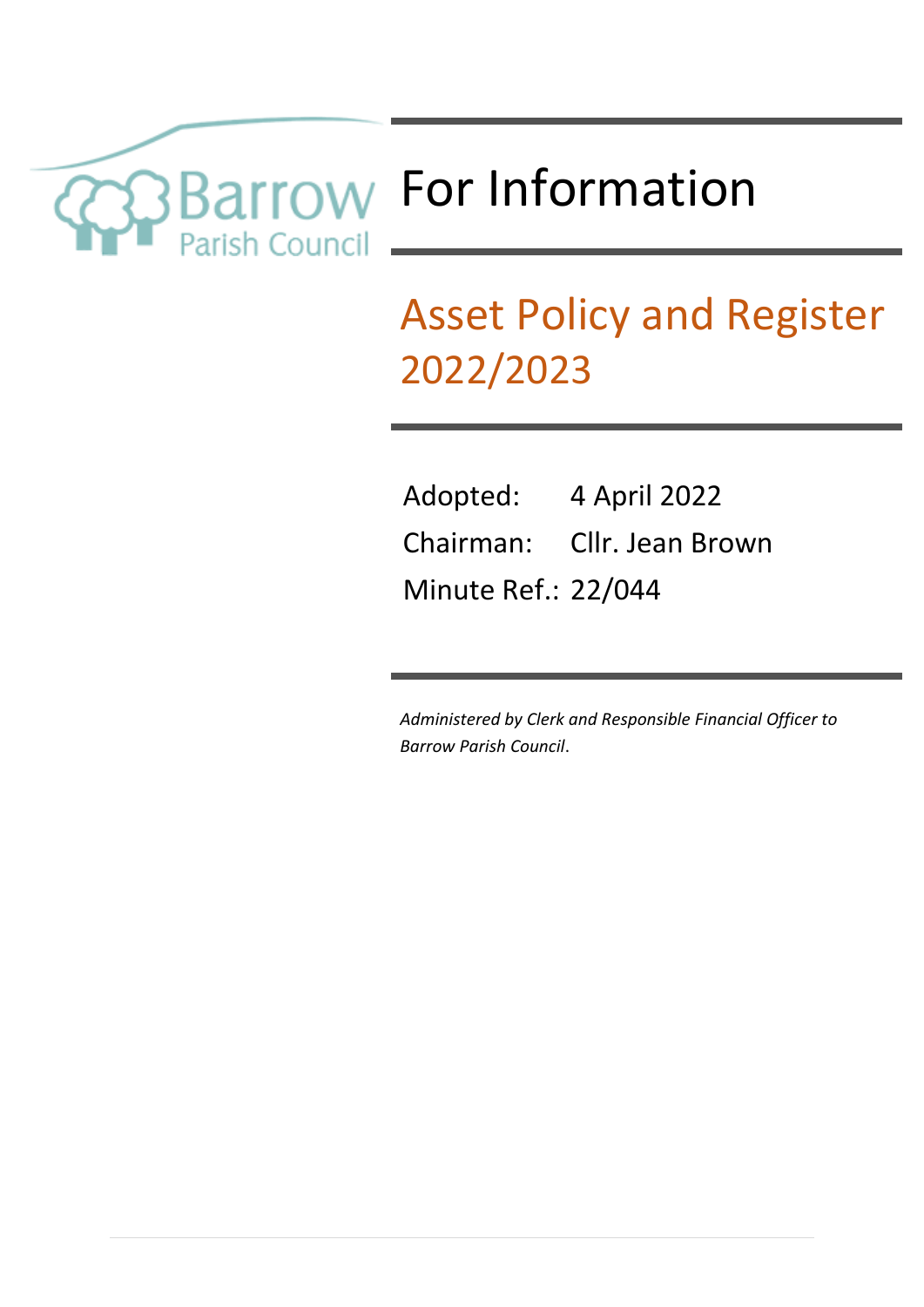

# **1. Background**

Local Councils must maintain an asset register to ensure fixed assets are appropriately safeguarded. The Register is confirmed by the Council at the end of each financial year however as the register is a working document, it will be update and amended as necessary.

# **2. Purpose of the Asset Register**

An asset register is the starting point for any asset control system as it:

- Facilitates the effective physical control over assets.
- Provides the information that enables the Council to make the most costeffective use of its capital resources.
- Ensures that no asset is overlooked or underutilised and is therefore used most efficiently.
- Pools all the information available about each asset from across the Council and makes it available to every part of the Council.
- Provides a record of the sources of evidence used to support the existence and valuation of assets to be covered by insurance.
- Supports the Annual Governance and Accountability Return entry for capital assets by collecting the information on the cost or value of assets held.

*The values indicated in the asset register will inform the 'total fixed assets' section of the AGAR Annual Return.*

• Forms a record of assets held for insurance purposes.

*The Asset Register will be used to inform the insurers of Council assets. For the purposes of insurance, the value to be used is the replacement value of items and not the purchase price as per the asset register.* 

# **3. Scope of the Asset Register**

#### **3.1 Assets Included**

The definition of fixed assets are property, plant and equipment with a useful life of more than one year as used by the Council to deliver its services.

To ensure transparency and reasonableness, the following items are **included** in the Council's asset register, whether purchased, gifted, or otherwise acquired:

- Land and buildings held freehold or on long term lease in the name of the Council.
- Community assets.
- Vehicles, plant, and machinery.
- Assets considered to be portable, attractive or of community significance.
- Other assets estimated or known to have a minimum purchase or resale value of £250.
- Long term investments, shares and loans made by the Council.
- Assets held on trust (e.g., monies held on behalf of the Chairman's charity, if applicable).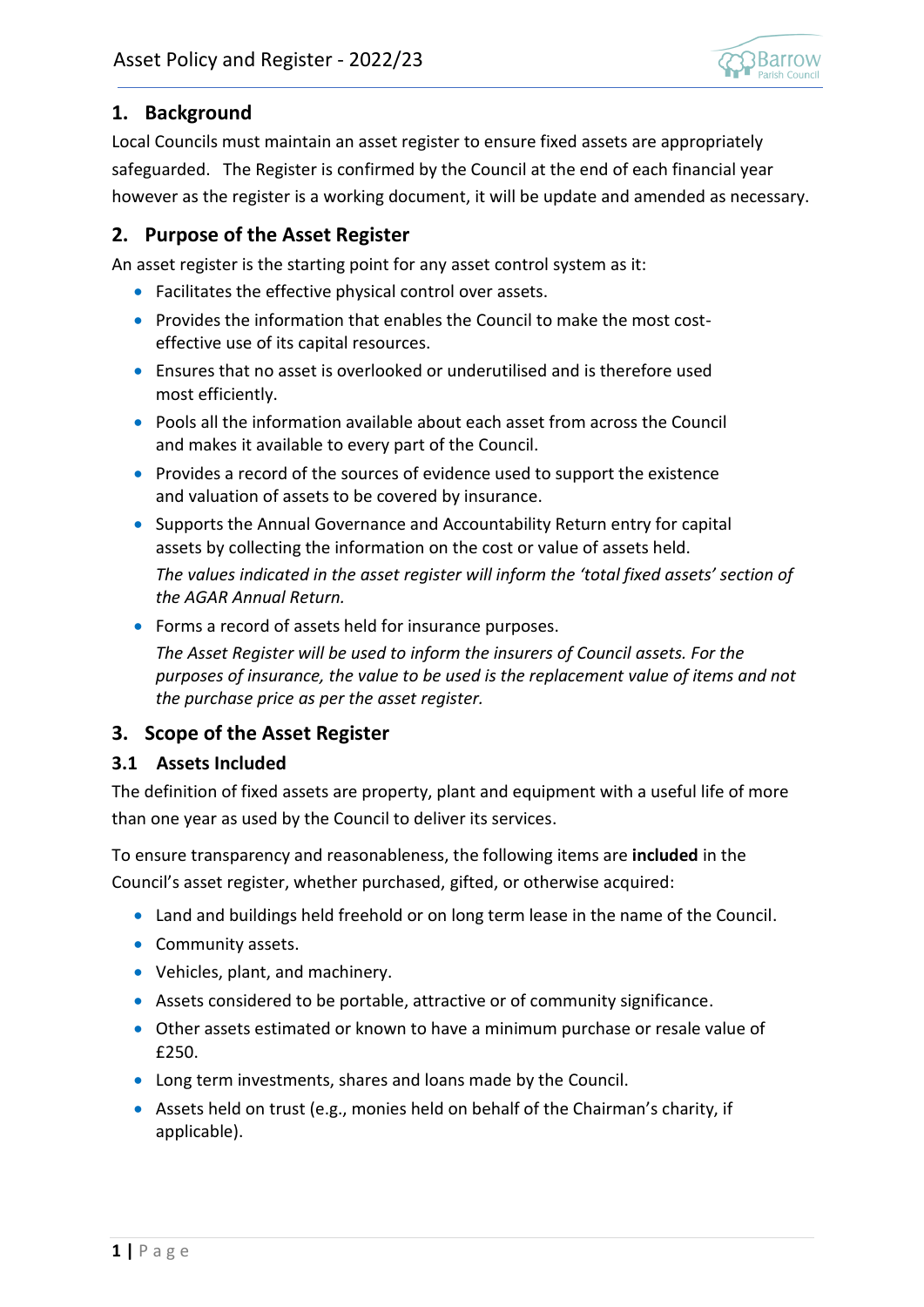

#### **3.2 Assets not Included**

The following items fall outside the definition for inclusion and are therefore **excluded** from the Council's asset register:

- Land and buildings held on short term lease or rented.
- Land and buildings maintained or serviced but not owned by the Council.
- Assets rented by or loaned to the Council.
- Stock items intended for resale.
- Stationery and other consumable items.
- Boundaries of land owned (e.g., fences, hedges and gates).
- Floor or land surfaces and drainage.
- Plants and trees.
- Assets with a purchase or resale value of less than one hundred pounds (other than items listed as for inclusion on the asset register).
- Repairs.
- Cash, short term investments and other current assets.
- Intangible assets (e.g. trademarks, internet domain names, contingent assets, broadcast rights).
- 'Negative' assets (e.g., provisions, borrowings, creditors and contingent liabilities).

#### **3.3 Disposal of Assets**

A section of the Asset Register will contain a schedule of disposals.

#### **4. Asset Valuations**

For authorities (such as Barrow Parish Council) covered by the Joint Panel on Accountability and Governance an appropriate and commonly used method of fixed asset valuation for first registration on the asset register is at acquisition cost. This means that in most circumstances once recorded in the asset register, the recorded value of the asset will not change from year to year, unless the asset is materially enhanced. Commercial concepts of depreciation, impairment adjustments, and revaluation are not required or appropriate for this method of asset valuation. For reporting purposes therefore, the original value of fixed assets will usually stay constant throughout their life until disposal.

Based on available information, assets are valued by one of the following means:

- 1. The purchase price.
- 2. The insurance valuation is applied where it is not possible to trace the purchase price of the asset.
- 3. A nominal value of £1 is applied as a last resort.
- 4. A nominal value of £1 is used for assets gifted to the Council.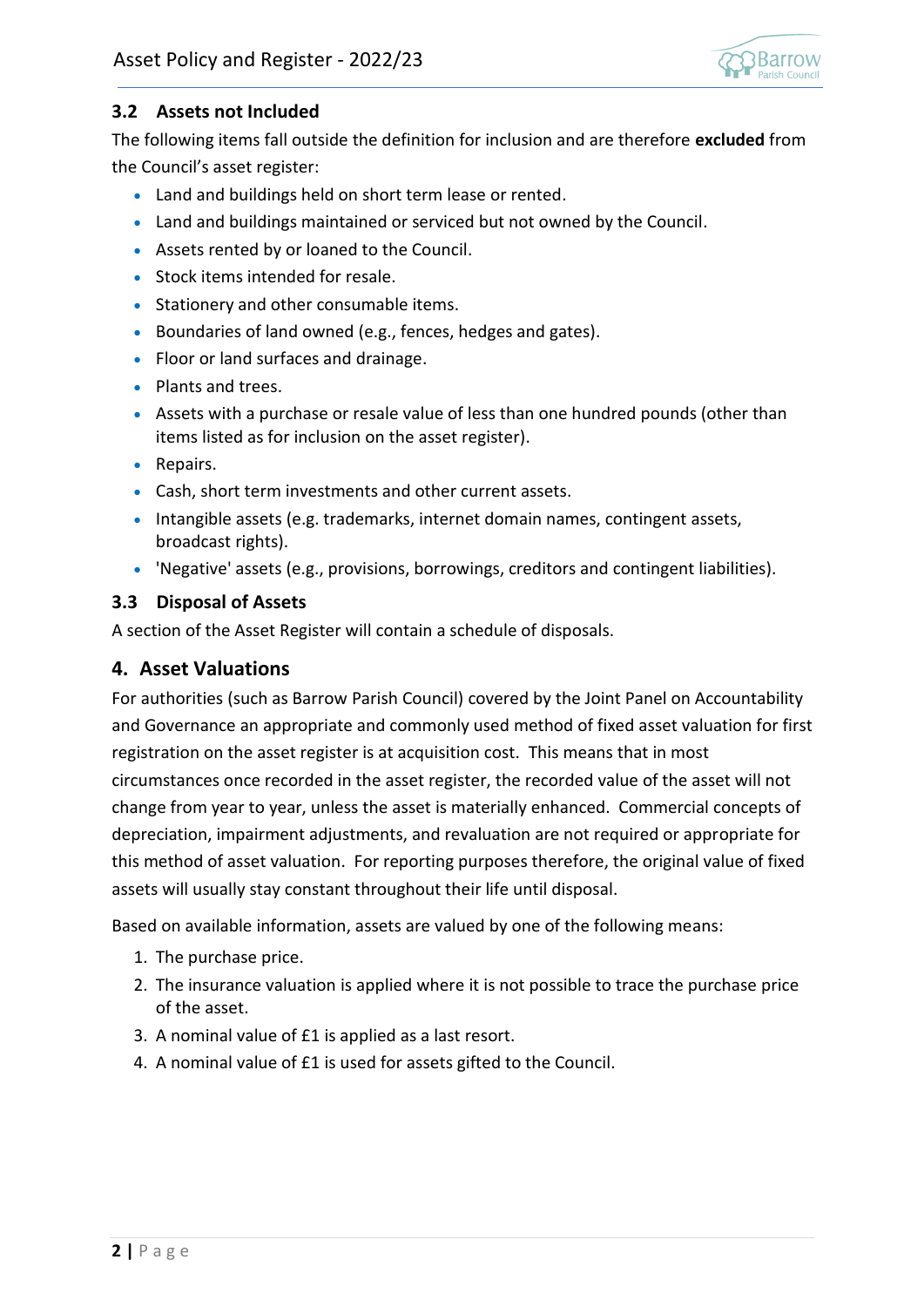

#### **5. Procedure for updating the Asset Register.**

The start point is the Asset Register that has been agreed for the end of the previous financial year.

- The financial accounts should be reviewed for all purchases made during the year. A discussion should be held to identify any assets that have been gifted to the Council. Any new assets which fall in the categories stated at 3.1 above should be added to the Asset Register, with their values recorded at the purchase price or at £1 if gifted to the Council.
- The financial accounts should also be reviewed for all asset sales made during the year.
- A discussion should be held to identify any assets that have been lost, disposed of, or gifted by the Council.
- Any assets which fall in the category stated at 3.3 above should be removed from the Asset Register and recorded in the schedule of disposals.
- The Asset Register should record any assets loaned by the Council, including the person or organisation borrowing the asset, its location, and the date when the loan period ends.
- A 'stock take' of Asset Register items should occur to ensure that all asset register items can be physically verified. Any assets which cannot be located should be removed from the Asset Register and recorded in the schedule of disposals.
- The Asset Register, schedule of disposals and this policy will be reviewed annually by the Parish Council and approved by the Council at the same time as the approval of the Annual Return.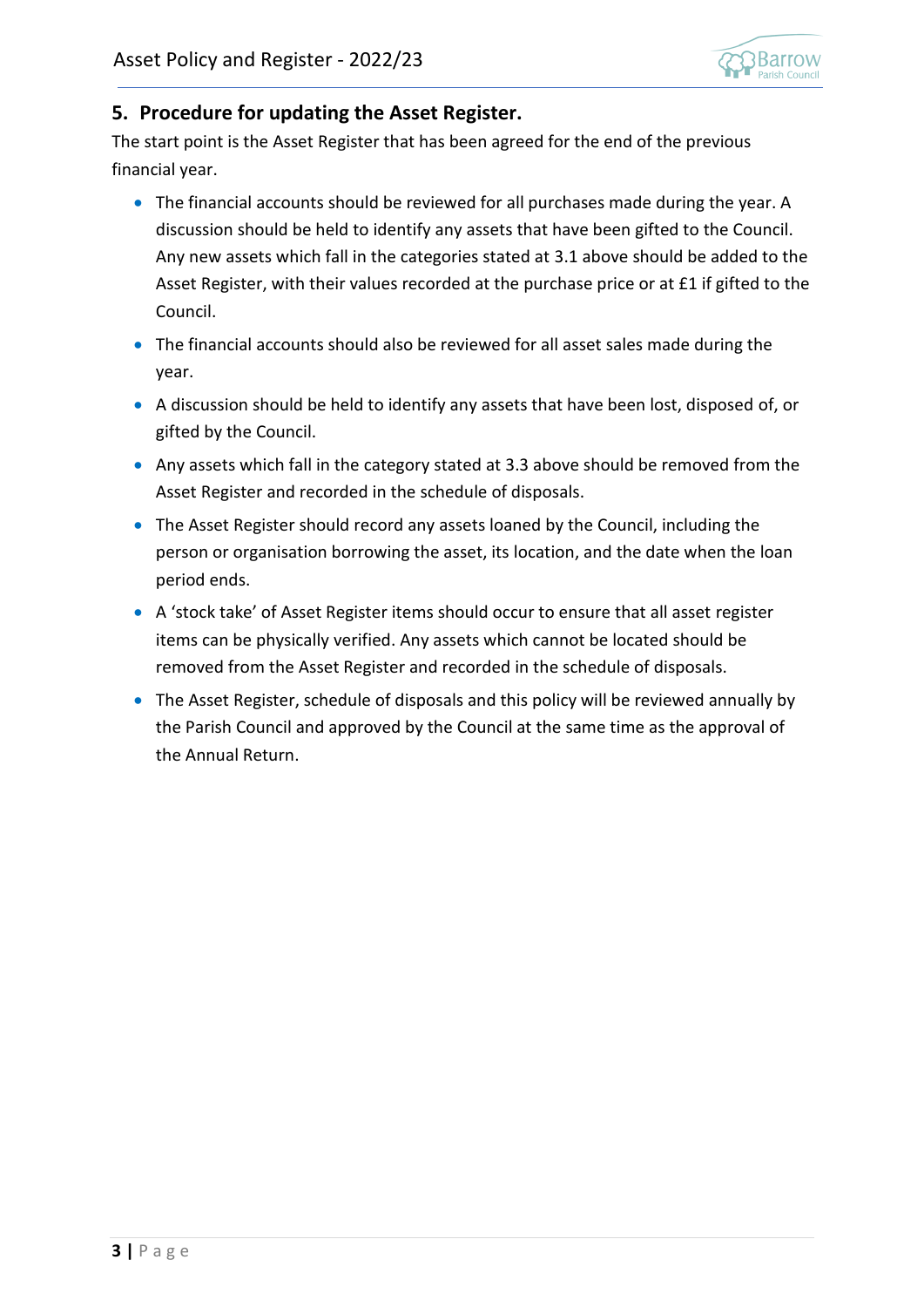

### **6. The Asset Register**

- a. Where the purchase value is unknown or is gifted to the Council a nominal figure of £1.00 is used.
- b. A replacement value is inserted for insurance purposes.
- c. The Total Value figure will be inserted into Box 9 in the AGAR Annual Return and represents the total value of the Council's fixed assets.

|                            |                                |                                  |          |                    |                | Value £      |           |                                                           |
|----------------------------|--------------------------------|----------------------------------|----------|--------------------|----------------|--------------|-----------|-----------------------------------------------------------|
| $\sharp$                   | Asset                          | Location                         | Acquired | Purchase<br>Cost £ | <b>QTY</b>     | <b>Total</b> | Replace   | Disposal/<br>Comments                                     |
| 1                          | Strip of land                  | <b>Fronting Trafford Gardens</b> | 01/04/15 | 1.00               | $\mathbf{1}$   | 1.00         | <b>NA</b> | Gifted by RVBC                                            |
| 2                          | Strip of land                  | Adjoining 37 Washbrook<br>Close  | 01/04/15 | 1.00               | $\mathbf{1}$   | 1.00         | <b>NA</b> | Gifted by RVBC                                            |
| 3 <sup>1</sup>             | Cemetery                       | Clitheroe Road. BB7 9AD          | 01/04/15 | 1.00               | $\mathbf{1}$   | 1.00         | <b>NA</b> | Shared with Wiswell and Whalley<br><b>Parish Councils</b> |
| $4^1$                      | Playing field                  | Hey Road/Washbrook<br>Close      | 01/04/15 | 1.00               | $\mathbf{1}$   | 1.00         | <b>NA</b> | Community asset                                           |
| 5 <sup>1</sup>             | Climbing frame                 | Playing field                    | 01/04/15 | 1.00               | $\mathbf{1}$   | 1.00         | 17,935.54 |                                                           |
| 6 <sup>1</sup>             | Wooden bench                   | Playing field                    | 01/04/15 | 1.00               | $\overline{2}$ | 2.00         | 1,000.00  | 1 bench broken and disposed of.<br>Now only 2.            |
| 7                          | Bus shelter type bench         | Playing field                    | 01/01/18 | 1.00               | $\mathbf{1}$   | 1.00         | 200.00    | Gifted by RVBC                                            |
| 8 <sup>1</sup>             | Wheelie bin and spider fixings | Playing field                    | 01/04/15 | 1.00               | $\mathbf{1}$   | 1.00         | 600.00    | Purchased from RVBC                                       |
| $9^1$                      | Picnic table                   | Playing field                    | 01/04/15 | 1.00               | 3              | 3.00         | 2,227.66  |                                                           |
| $10^1$                     | Goal posts                     | Playing field                    | 01/04/15 | 1.00               | $\overline{2}$ | 2.00         | 1,188.09  |                                                           |
| $\mathbf{11}^{\mathbf{1}}$ | Static table tennis table      | Playing field                    | 01/04/15 | 1.00               | $\mathbf{1}$   | 1.00         | 2,550.97  |                                                           |
| $12^{1}$                   | Fitness vitality equipment     | Playing field                    | 01/04/15 | 1.00               | $\mathbf{1}$   | 1.00         | 4,455.33  |                                                           |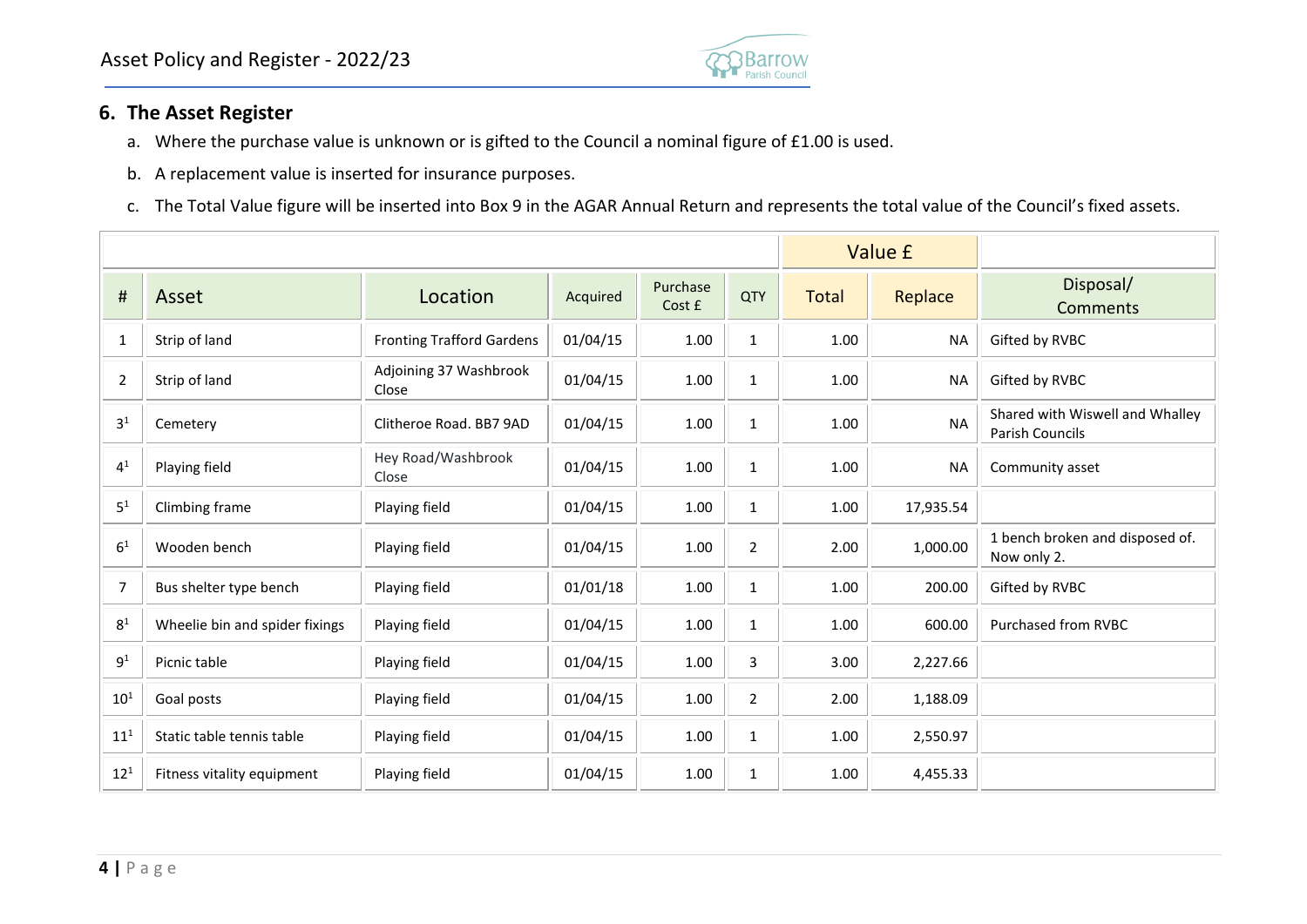

|                 |                            |                         |          |                    |                | Value £      |          |                              |
|-----------------|----------------------------|-------------------------|----------|--------------------|----------------|--------------|----------|------------------------------|
| $\sharp$        | Asset                      | Location                | Acquired | Purchase<br>Cost £ | <b>QTY</b>     | <b>Total</b> | Replace  | Disposal/<br><b>Comments</b> |
| $13^{1}$        | Rodeo rotating springboard | Playing field           | 01/04/15 | 1.00               | $\mathbf{1}$   | 1.00         | 2,656.06 |                              |
| 14              | Double perch see-saw       | Playing field           | 13/11/17 | 2,930.00           | $\mathbf{1}$   | 1.00         | 2,227.67 |                              |
| $15^1$          | Hip Hop sweeping see-saw   | Playing field           | 01/04/15 | 1.00               | $\mathbf{1}$   | 1.00         | 2,656.10 |                              |
| 16 <sup>1</sup> | Roll up overhead rotator   | Playing field           | 01/04/15 | 1.00               | $\mathbf{1}$   | 1.00         | 5,312.12 |                              |
| $17^{1}$        | <b>Basket swing</b>        | Playing field           | 01/04/15 | 1.00               | $\mathbf{1}$   | 1.00         | 4,341.08 |                              |
| 18              | 2 seat flat swings         | Playing field           | 13/04/17 | 2,140.00           | $\mathbf{1}$   | 2,140.00     | 3,727.05 |                              |
| 19              | High perch seating         | Playing field           | 13/11/17 | 910.00             | $\mathbf{1}$   | 910.00       | 1,100.00 |                              |
| 20              | Basketball hoop            | Playing field           | 13/11/17 | 1,175.00           | $\mathbf 1$    | 1,175.00     | 2,217.67 |                              |
| 21              | Signage                    | Playing field           | 18/07/19 | 407.00             | $\mathbf{1}$   | 407.00       | 500.00   |                              |
| 22              | HP laptop                  | With Clerk              | 04/10/16 | 333.32             | $\mathbf{1}$   | 333.32       | 500.00   |                              |
| 23              | HP printer                 |                         | 04/10/16 | 85.40              | $\mathbf{1}$   | 85.40        | 0.00     | Broken and disposed of.      |
| 24              | Christmas lights           | <b>Trafford Gardens</b> | 01/12/15 | 83.87              | $\mathbf{1}$   | 83.87        | 100.00   |                              |
| 24              | Christmas lights           | $\overline{a}$          | 01/12/17 | 113.93             | $\mathbf{1}$   | 113.93       | 0.00     | Broken and disposed of.      |
| 26              | Christmas lights           | <b>Barrow Brook</b>     | 03/12/18 | 1,300              | $\mathbf{1}$   | 1,300.00     | 1,500.00 |                              |
| 27              | Christmas lights           | With Lengthsman         | 13/12/21 | 99.98              | $\overline{2}$ | 99.98        | 120.00   |                              |
| $28^{1}$        | Noticeboard                | <b>Trafford Gardens</b> | 01/04/15 | 1.00               | $\mathbf{1}$   | 1.00         | 1,000.00 |                              |